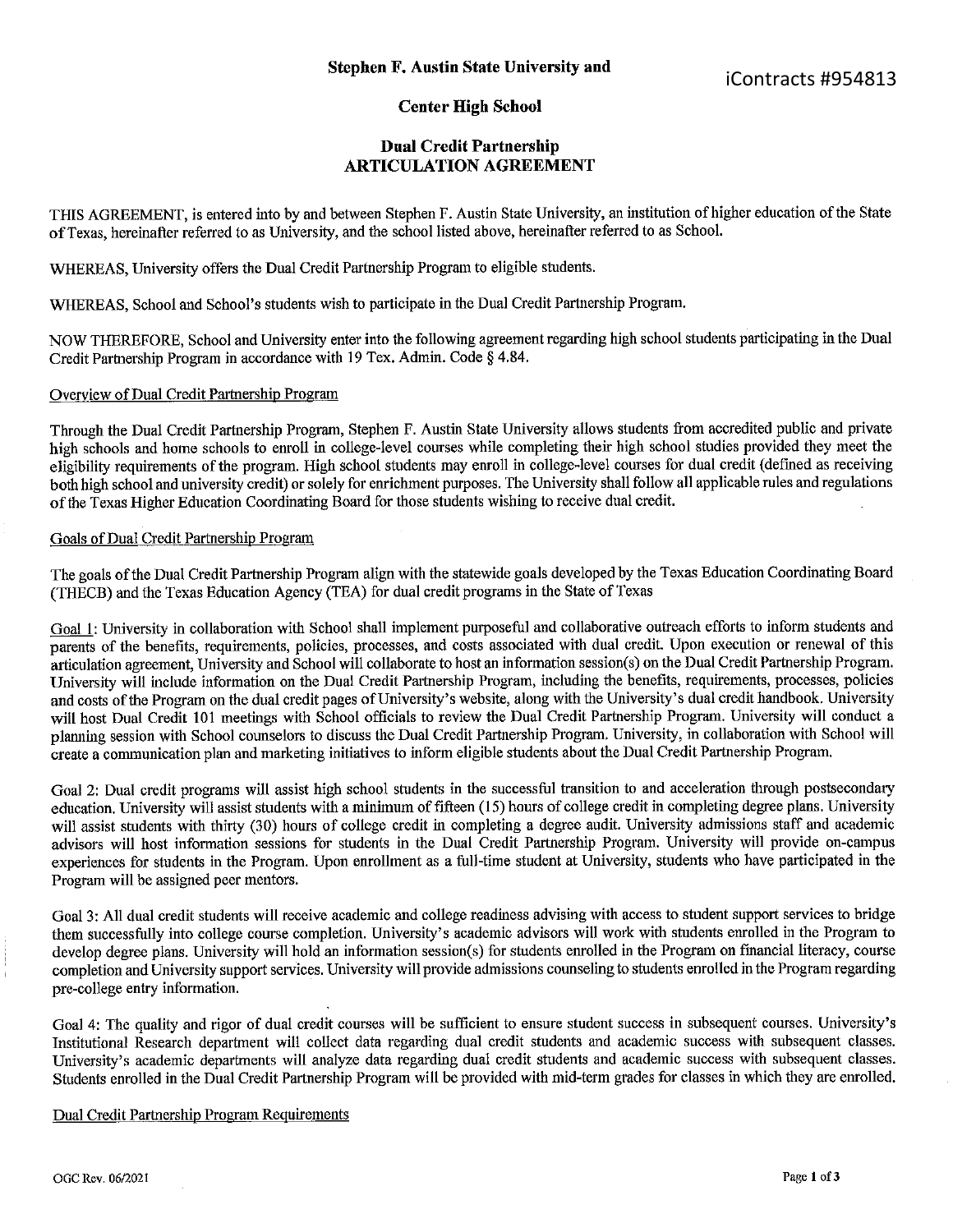- L. Eligible Courses: The Dual Credit Partnership Program is open to high school students in grades 9-12. Eligible high school students may register for dual credit courses provided they meet course prerequisites and the cours students may register for dual credit courses provided they meet course prerequisites and the courses they select are on the<br>connected the decay duals course inventory for the University. No remadial or developmental cours approved undergraduate course inventory for the University. No remedial or developmental courses shall be eligible under this program.
- II. Student Eligibility: Students must meet all eligibility requirements specified in <sup>19</sup> Tex. Admin. Code § 4.85(b). A recommendation by the student's high school principal or counselor and current academic transcripts must be submitted as well.

Furthermore, eligible students must meet admission requirements as stipulated in Stephen F. Austin State University Policy 6.9, Concurrent and Dual Credit Enrollment Programs, as may be amended from time to time. Eligibility requirements are also included on the Dual Credit Web page on SFA's website http://www.sfasu.edu/1569.asp.

- III. Location of Class: In most situations, dual credit students will take courses taught on the University campus. Courses taught exclusively on high school campuses or through electronic means shall comply with all Coordinating Board rules and regulations, including but not limited to the Board's adopted Principles of Good Practice for Academic Degree and Certificate Courses and Credit Courses Offered at <sup>a</sup> Distance and applicable rules and procedures set forth in <sup>19</sup> Tex. Admin. Code § 4, Subchapter <sup>P</sup> and Q. Additionally, School will work with University to ensure that the School's facilities meet the expectations and criteria required for college classes and are appropriate for college-level instruction.
- IV. Composition of Class: University courses may not be taken for high school credit only. Dual credit courses may be composed of dual credit students only, or of dual and college credit students. Exceptions for <sup>a</sup> mixed class shall only be granted in accordance with Coordinating Board rules.
- Faculty Selection. Supervision and Evaluations: University shall select all instructors of dual credit courses. All Dual Credit V. Partnership Program courses are taught by regularly employed SFA faculty/instructors. Any exception requires the instructor to meet the same standards, including SACS requirements, and approval procedures used by the University in selecting instructors responsible for the regular offering of the course. Supervision and evaluation of all dual credit instructors shall use the same or comparable procedures used for all instructors/faculty of the university.
- VI. Course Curriculum, Instruction and Grading: The same policies, regulations and standards for course curriculum, grading, materials, instruction, and method/rigor of student evaluation that apply to university students will be applicable to high school students participating in the Dual Credit Partnership Program. High school students must abide by all rules and regulations as described under Academic Regulations of the most recent University General Bulletin.
- VII. Academic Policies and Student Support Services: Regular academic policies will apply to courses taken through the Dual Credit Partnership Program. Likewise, all student support services are available to students enrolled in dual credit courses.
- VIII. Advising Strategies: University and School will establish common advising strategies and terminology related to dual credit and college readiness to be used when advising dual credit students. At <sup>a</sup> minimum, School will designate at least one employee to be responsible for providing academic advising to <sup>a</sup> student who enrolls in <sup>a</sup> dual credit course before the student begins the course. The individual(s) designated will be communicated to University and dual credit participants and be posted on University and School's respective websites.
- IX. Endorsements: University will align postsecondary pathways and credentials offered by University with the endorsements described by Texas Education Code §28.025 (c—l) offered by School, and the dual credit courses offered under the Dual Credit Partnership Program that apply towards those endorsements. University will work with School to identify tools, including those developed by the Texas Education Agency, the Texas Higher Education Coordinating Board, or the Texas Workforce Commission, to assist counselors, students and families in selecting endorsements offered by School and dual credit courses offered as part of the Dual Credit Partnership Program.
- Transcription ofCredit: University credit will be posted by the Registrar's Office at the same time as other University students. X. The high school will make necessary arrangements to receive the grade for those students earning dual credit so it may be posted on the student's high school record. A numerical grade will be requested from the SFA instructor at the end of each semester. This grade will be reported to the high school by the Dual Credit Coordinator.<br>a. The grade from the SFA course will be used for completion of high school gradu
	- a. The grade from the SFA course will be used for completion of high school graduation requirements and college credit.<br>b. Any grade received in a dual credit course will remain on the student's SFA transcript permanently.
		- b. Any grade received in <sup>a</sup> dual credit course will remain on the student's SFA transcript permanently.
- XI. Tuition and Fees/Funding: Participating students shall assume financial responsibility for the cost of tuition, fees, books and other expenses associated with their enrollment. High schools or school districts must make prior arrangements with the